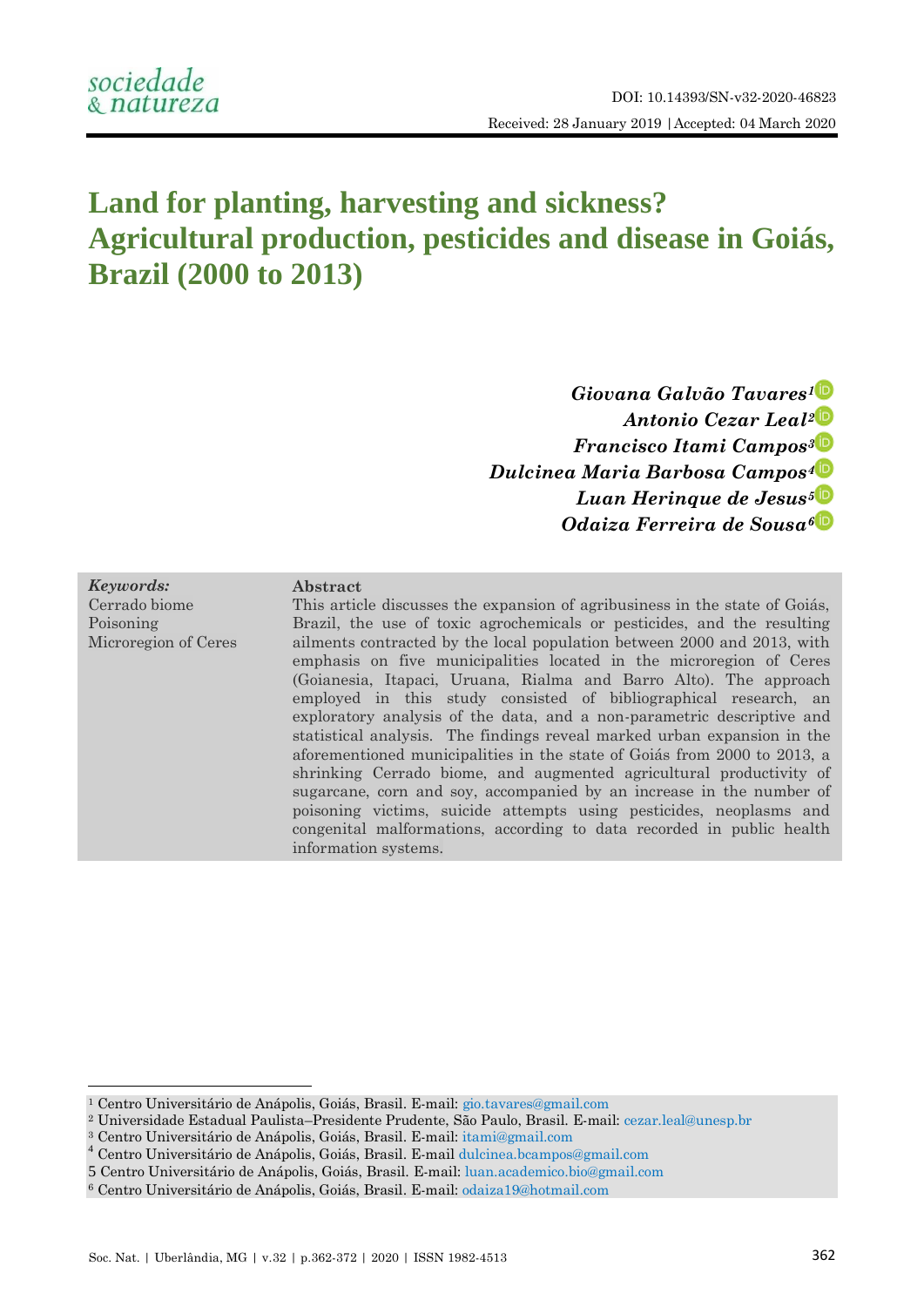# **INTRODUCTION**

Brazil's agribusiness production chain has become dependent on the intensive use of agrochemicals that contaminate the environment and impair the health of living beings, causing sickness among humans, the extinction of animal and plant species, and increasing pesticide resistance [\(ABREU; ALONZO, 2016;](#page-7-0) CARNEIRO [et. al., 2015;](#page-8-0) [JOBIM, 2010;](#page-9-0) [PORTO;](#page-9-1)  [SOARES, 2012;](#page-9-1) SILVA, 2005; [STOPPELLI,](#page-10-0)  [2005\)](#page-10-0).

According to Albuquerque et al. [\(2015\)](#page-7-1), Brazilian agribusiness generated 8.8 billion dollars for the national trade balance in 1991, and 79.4 billion dollars in 2012. From 2000 to 2008, the global pesticide market showed a growth of 45.4%, while the domestic pesticide market increased by 176.0%. Since then, Brazil has become one of the world's 10 largest pesticide consumer markets, thereby increasing the health risks of the population exposed to toxic agrochemicals.

Agribusiness is one of the main economic development activities in Goiás. Its territorialization in the state was heterogeneous and it was organized considering the region's topography and abundance of water resources, among other factors [\(MATOS, 2013\)](#page-9-2). This model of agricultural production has expanded in the state, especially that of soybean, corn and sugarcane.

According to the Mauro Borges Institute of Statistics and Socioeconomic Studies (IMB), the productivity of the three aforementioned crops increased between 2000 and 2013, indicating an intensification in the use of agrochemical products [\(IMB, 2018\)](#page-9-3). According to the Health Surveillance Report of Populations Exposed to Pesticides in the State of Goiás [\(BRASIL, 2016\)](#page-8-1), these products include toxic chemicals such as pesticides and herbicides, which contributed directly or indirectly to increase sickness due to acute or chronic toxicity.

The harmful effects of pesticides on human health have therefore been the focus of research not only by the national [\(ABREU; ALONZO,](#page-7-0)  [2016;](#page-7-0) [CORCINO, 2019;](#page-8-2) [JOBIM, 2010;](#page-9-0) [PORTO;](#page-9-1)  [SOARES, 2012;](#page-9-1) SILVA, 2005; [STOPPELLI,](#page-10-0)  [2005\)](#page-10-0) and international scientific community [\(ACQUAVELLA, 1998;](#page-7-2) [ALAVANJA et al., 2003;](#page-7-3) [2004;](#page-7-4) [DOULL; LEVINE, 1993;](#page-8-3) [EATON, 2008;](#page-8-4) [LEVINE; DOULL, 1992\)](#page-9-4), but also by national institutions (Fórum Estadual de Combate aos Impactos dos Agrotóxicos do Estado do Rio de Janeiro, Associação Brasileira de Saúde Coletiva,

Conselho Nacional de Segurança Alimentar e Nutricional, Fundação Osvaldo Cruz and Instituto Nacional de Cancer José de Alencar Gomes da Silva) and international agencies (International Agency for Research on Cancer; Human Rights Watch). It should be noted that the topics discussed here include those that correlate chronic and congenital diseases with the use of pesticides, especially in areas where agribusiness is territorialized.

In this context, this article discusses the expansion of agribusiness in the state of Goiás, the use of pesticides and illnesses in the population in the years 2000 to 2013, with emphasis on five municipalities located in the microregion of Ceres, state of Goiás, Brazil, namely: Goianésia, Itapaci, Uruana, Rialma and Barro Alto.

We sought to answer the following questions: from 2000 to 2013, was there an increase in the production of sugarcane, corn and soybeans, allied to an increase in the use of pesticides in the municipalities surveyed? During those same years, did cases of diseases such as cancer, congenital malformation and pesticide poisoning increase in the municipalities surveyed? To what types of pesticide is the population of those municipalities exposed?

These questions were answered based on data available in the following information systems: Mauro Borges Institute, Center for Toxicological Information of Goiás (CIT/GO); National Toxicology and Pharmacology Information System (SINITOX); State of Goiás Health Information System; Cancer Information System (SISCAN); Mortality Information System (SIM), Information System for Notifiable Diseases (SINAN); Ministry of Agriculture, Livestock and Food Supply (MAPA), and Goiás Agricultural Defense Agency (AGRODEFESA).

The methodological procedure used in this study also consisted of exploratory data analysis, aimed at examining the data before applying any statistical technique in order, whenever possible, to understand and compile the data garnered from the various information systems and physical files and then make a descriptive and non-parametric statistical analysis. The research sampling criterion was the total resident population of the municipalities studied in the microregion of Ceres, in the state of Goiás, Brazil.

#### **AGRIBUSINESS – POLICIES, UTILIZATION AND POISONING**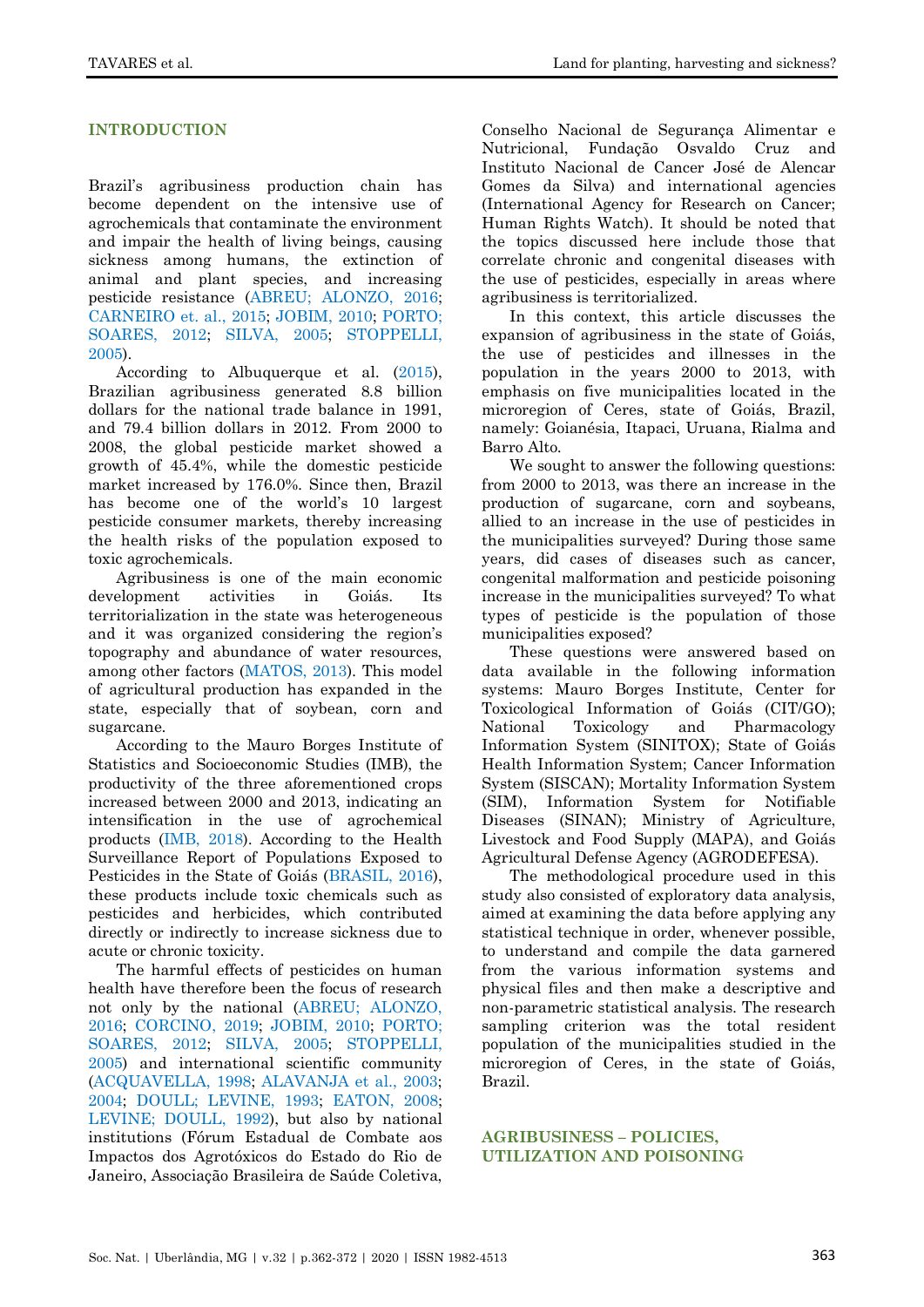In the 1970s, agribusiness led to the restructuring of Brazil's territory, with a "strong" presence of the State in the articulation between agents involved in modern production networks, bringing about a closer relationship and interdependence between agriculture and industry‖ ([CASTILHO, 2007,](#page-8-5) p.35). In Goiás, this restructuring took place through a project aimed at integrating the Northeast with the Amazon region and the Brazilian Highlands (Planalto Central), which invested resources in the construction of highways, airports and telecommunications networks for economic expansion.

In 1975, through the Cerrado Development Program (POLOCENTRO), which was established by Decree no. 75320 of 29 Jan 1975, investments were made in research, technical assistance, reforestation, financing of motorized patrols, and the expansion of support infrastructure (transport, energy and storage) and of rural credit.

According to Estevam [\(1997\)](#page-8-6), the mechanism that capitalized agricultural activity in Goiás was rural credit, which subsidized inputs, machinery and equipment. Rural financing was the main factor responsible for mechanized agriculture and the growth of the agricultural machinery industry. Between 1970 and 1985, rural credit in Goiás showed a 7% higher growth rate than in Brazil's other states According to three Censuses of Agriculture, conducted by Instituto Brasileiro de Geografia e Estatística (IBGE), the number of tractors in Goiás rose significantly from 5,692 units in 1970 to 33,548 units in 1985, reaching 43,313 units in 1995. the number of tractors in Goiás rose significantly, going from 5,692 units in 1970 to 33,548 units in 1985, and reaching 43,313 units in 1995 (IBGE, 1970; 1985; 1996).

In the 1980s, POLOCENTRO's public policy was replaced with the Brazil*–*Japan Cooperation Program for the Development of the Cerrado (PRODECER), whose main function was to transform the Cerrado region into a "producer of grains, soybeans, mainly products in short supply in the Japanese market"  $(INOCÊNCIO;$  $(INOCÊNCIO;$ [CALAÇA, 2009,](#page-9-5) p.3).

According to Castilho [\(2007](#page-8-5)), Brazil's financial crisis in the 1980s led to privatization, concessions, reduction of subsidies and commercial opening. Starting in the 1990s, according to Silveira (2016), Brazil's government granted greater market freedom to agriculture to offset the economic crisis established in the 1980s. The author also points out that in Goiás:

Commodity production is established, attracting to its territory large multinational companies of the agricultural sector. This resulted in the industrialization of agriculture and in the process of creating the large conglomerates that command production (SILVEIRA, 2016, p. 122).

According to the IMB [\(2013\)](#page-9-6), agriculture in the state of Goiás specializes in the production of commodities. In a bulletin, the IMB stated that (the production offoods such as rice and beans are negligible *vis-à-vis* the state's total agricultural volume. The document pointed out that Goiás was one of the country's largest rice producers, and that in 2013 its production volume was only 1.26% of the national volume, a finding that was confirmed at a national level

Currently, the total area on which rice, beans, wheat and cassava are grown corresponds to close to 8.5 million hectares, which is smaller than the total area covered by sugarcane. Moreover, the total area given over to growing these four crops plus sugarcane corresponds to about 17 million hectares, in other words, half the size of the area dedicated to soybean production [\(BOMBARDI, 2017,](#page-8-7) p.28).

The author also points out that the area dedicated to the production of the items that make up the staple foods basket (rice, beans, manioc flour and wheat) has decreased, while the area used for the production of soy and sugarcane has increased [\(BOMBARDI, 2017\)](#page-8-7), and the same holds in the state of Goiás.

According to the IMB, at the beginning of the 2010s, the state of Goiás advanced in the ranking of national production, especially with soybeans, sugarcane and corn. "In the case of corn, the last survey of agricultural production identified the state of Goiás as the third largest national producer" ([IMB, 2013\)](#page-9-6). Moreover, regarding sugar and ethanol production, "The emergence of new sugarcane processing plants is boosting the production of ethanol and sugar in the state‖ ([IMB, 2013\)](#page-9-6), placing Goiás in third place in the national production of sugarcane.

According to data released by the IMB, production per ton of sugarcane, soybeans and corn increased in Goiás between 2000 and 2013. Sugarcane production increased by 682.64%; soybeans by 217.76% and corn by 210.05%. And the harvested area of sugarcane increased by 618%, soy by 197.70% and corn by 146.45% [\(IMB, 2013\)](#page-9-6). According to AGRODEFESA [\(2018\)](#page-7-5),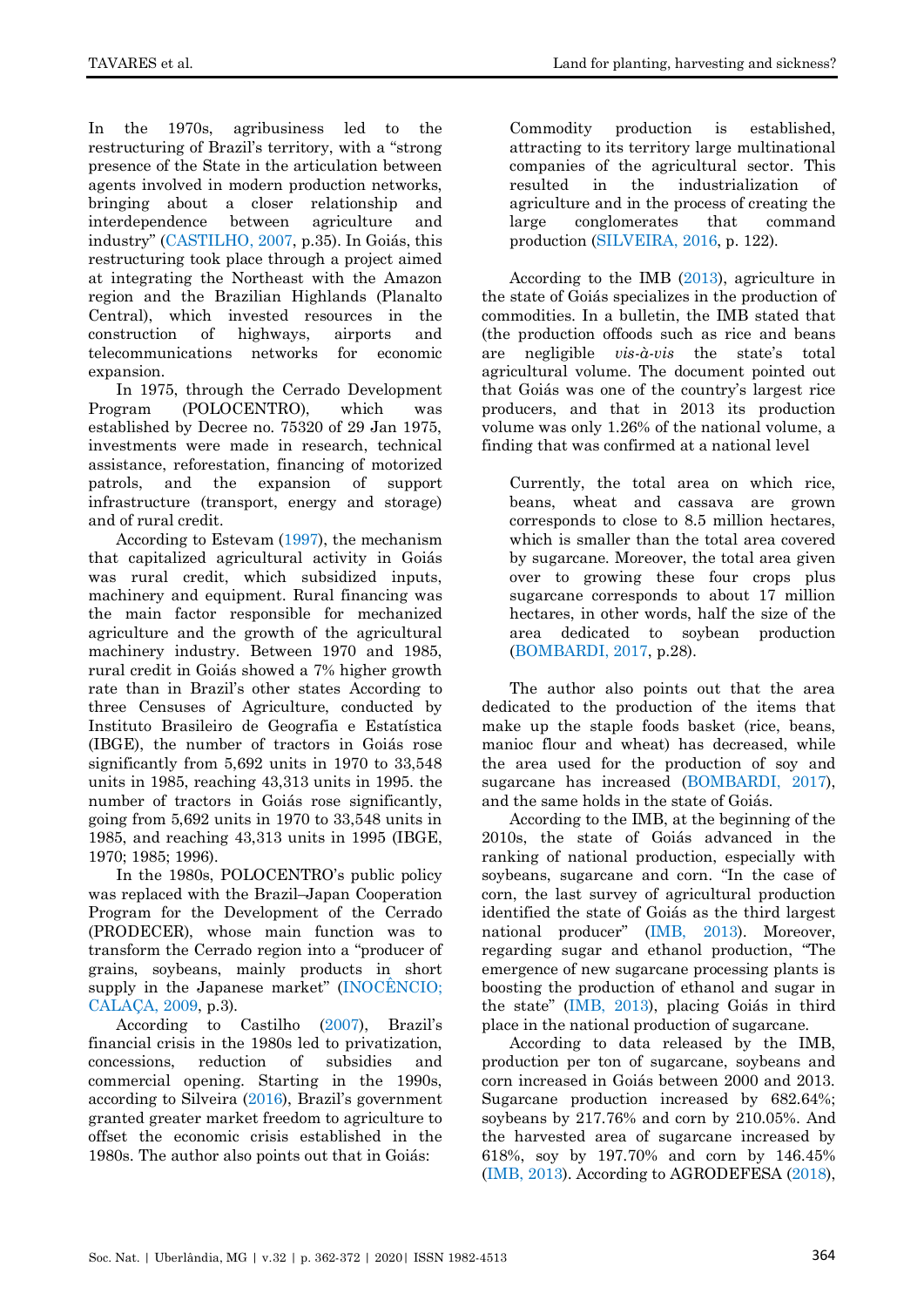the use of agrochemicals for the production of the aforementioned crops has increased, including pesticides.

AGRODEFESA [\(2018\)](#page-7-5) also reports that 38% of the pesticides used in sugarcane, soy and corn crops are extremely toxic, 18% highly toxic, 36% moderately toxic and 7% slightly toxic. Another relevant fact is that 793 pesticides are registered for use in Goiás and the most widely used are insecticides (26.35%), fungicides (21.56%) and herbicides (36.82%). The others are growth regulators, nematicides, adhesive spreaders, acaricides, synthetic pheromones, etc.

According to the Health Surveillance Report of Populations Exposed to Pesticides in the State of Goiás [\(BRASIL, 2016\)](#page-8-1), published by the Ministry of Health, the use of pesticides in agricultural production has risen sharply in Goiás. In 2007, this increase represented 25,247,000 (kg) in a planted area of 3,955,025 (ha), and by 2012 this amount had increased to 110,497,804 (kg) of active ingredients on 5,282,270 ha of planted area [\(BRASIL, 2016,](#page-8-1) p.4). The information available in this report indicates an increase of 337% in the use of pesticides between 2007 and 2012, in contrast to a 33% increase in hectares of planted areas.

Also according to the National Health Surveillance Report of Populations Exposed to Pesticides [\(BRASIL, 2016,](#page-8-1) p. 72), approximately ―95 million kilos, which represents 28.7% of the trade in the region [Central-West]" are sold in Goiás. The document also states that despite the decrease in pesticide sales in Goiás in 2012, in the following year

There was an increase in the incidence of pesticide poisoning, which may reflect the state's work in raising the awareness of managers and health professionals to improve the processes of detection and notification of pesticide poisoning cases [\(BRASIL, 2016,](#page-8-1) p. 76).

The data provided by SINITOX [\(BRASIL,](#page-8-8)  [2017\)](#page-8-8) demonstrate the fluctuation and increase in the number of individual accidents, occupational accidents, and suicide attempts by intentional ingestion of pesticides in Goiás. A particular focus falls on the increase in attempted suicide in Goiás. In Brazil, according to the Ministry of Health, from 2007 to 2013, 32,369 (54.3%) of the 59,576 notifications of pesticide poisoning registered in SINAN pertain to attempted suicides [\(BRASIL, 2016\)](#page-8-1). The Ministry of Health states that 1,435 suicide attempts by pesticide poisoning were notified

between 2007 and 2013, with 41 cases culminating in death [\(BRASIL, 2016\)](#page-8-1).

In Goiás, according to Tejerina [\(2018\)](#page-10-1), from 2011 to 2012, 54.52% of the cases of pesticide poisoning were the result of attempted suicide and occurred more frequently among males of working age (20 to 39 years old). Another point raised by the author is that the number of notifications was higher in the urban area.

The intentional ingestion of lethal pesticides may be attributed to their ready availability and wide variety in the market. Easy access to harmful chemical products may influence the victim's decision to commit suicide; hence, reducing access may be a preventive strategy [\(TEJERINA,](#page-10-1) 2018, p.243).

In addition to cases of attempted suicides, discussions about the harm caused to human health by the use of pesticides have been the subject of much research. One that stands out is the report published in 2018 by the international organization Human Rights Watch, "You Don't Want to Breathe Poison Anymore," which presents a study on failures to protect rural communities exposed to pesticides. The document states that:

The Human Rights Watch surveyed in Brazil for several reasons, including the significant amount of pesticides used in the country compared to worldwide consumption, and found that many of the pesticides used in Brazil are highly dangerous, and that there is intense political pressure to further weaken Brazil's regulatory system for pesticides (HRW, 2018, p.34).

The document contains statements by people affected by aerial spraying, including reports by people from the rural school community in Rio Verde, Goiás, who were affected by aerial spraying of pesticides in 2013. According to the technical report contained in the aforementioned document, the pesticide sprayed from by the airplane was not released for use in airplanes. The event caused acute poisoning in 42 people, and 29 were hospitalized with vomiting, dizziness and headaches.

According to the Health Surveillance Report of Populations Exposed to Pesticides in the State of Goiás [\(BRASIL, 2016\)](#page-8-1), cases of pesticide poisoning in Goiás grew 87% between 2007 and 2012. This report stated that the rate of pesticide poisoning per 100,000 inhabitants was 4.02 in 2007; 4.24 in 2008; 6.56 in 2009; 7.38 in 2010;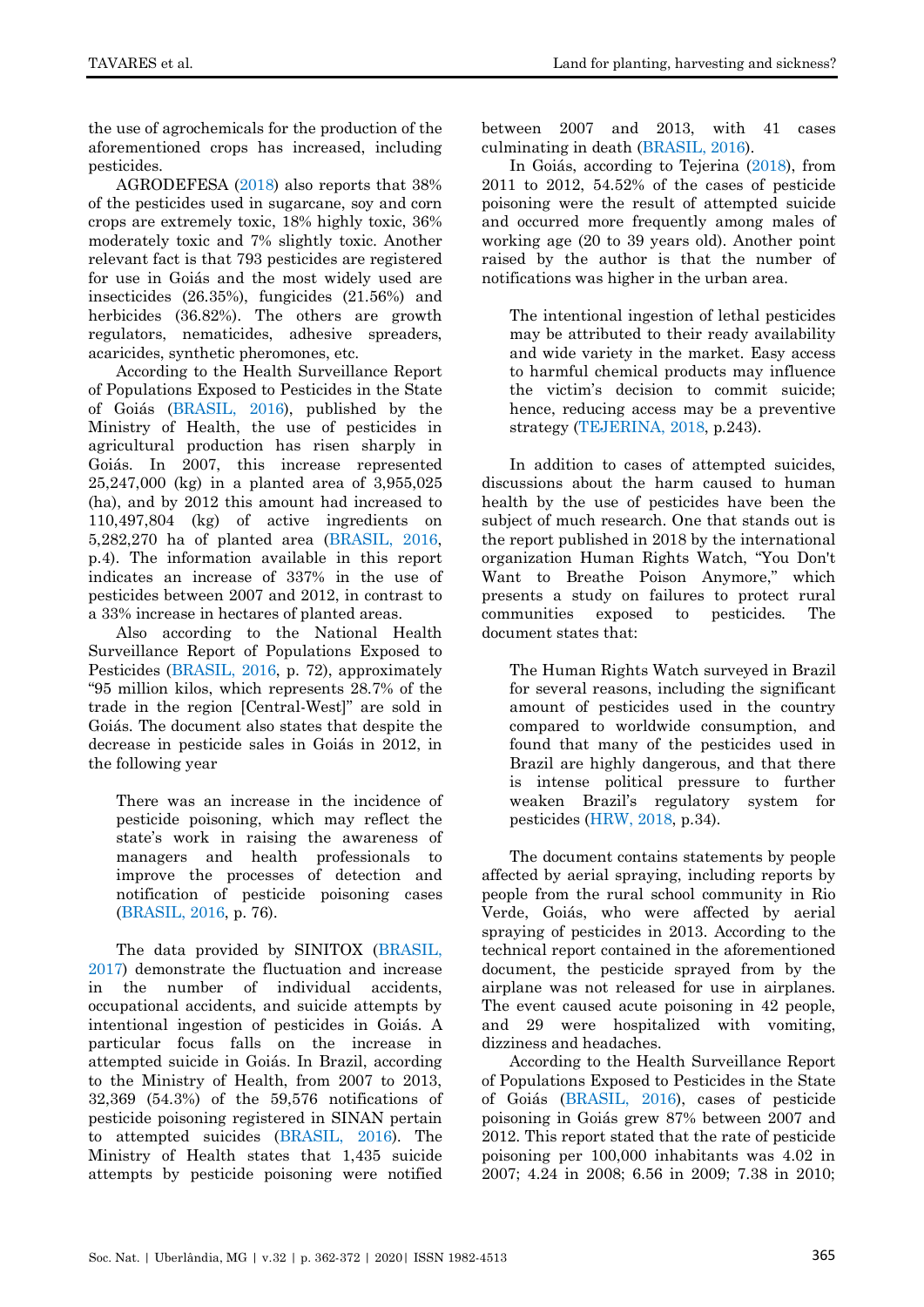and then decreased to 5.54 in 2011 and 7.52 in 2012.

The Goiás State Department of Health [\(GOIÁS,](#page-8-9) 2016) reported that the rate of consumption of pesticides in the state is 16.96 (Kg/ha), ranking fifth in the country in terms of pesticide-related health risks to the population. According to the agency, 4,671 pesticide poisonings were reported in Goiás between 2007 and 2015.

## **MICROREGION OF CERES – POISONING AND SICKNESS**

The microregion of Ceres (Map 01) is located in the center of the state of Goiás, and comprises 22 municipalities, with a total population of 231,239, of which 38,668 live in rural areas and 192,571 in urban areas, according to the IBGE Demographic Census [\(2010\)](#page-9-7).

**Map 1** – Delimitation of the microregion of Ceres and location of the municipalities of Barro Alto, Goianésia, Itapaci, Rialma and Uruana, Goiás, Brazil**.**



Source: Cartographic Base of the State of Goiás Information System [\(SIEG, 2017\)](#page-9-8).

Ceres microregion was occupied before the region's actual expansion began,

With the arrival of squatters on land not yet allocated by the government, who stood out for their non-capitalist production. The second phase – the pioneer front – was confirmed by the rapid growth of the population and by the expansion of cultivated areas in the region, with government support from the Vargas administration, through the March to the West and the creation of National

Agricultural Colonies (CAN), aimed at settling people on small farms engaged in the production of agricultural goods on a capitalist scale [\(RODRIGUES, 2013,](#page-9-9) p.81).

The microregion was originally occupied as a result of the National Agricultural Colonies project [\(FREITAS; MELLO, 2014\)](#page-8-10) and intensified upon the implementation of the National Fuel Alcohol Program (PROÁLCOOL), which consolidated agricultural dynamics based on the sugarcane agroindustry. Proálcool intensified the production of sugarcane through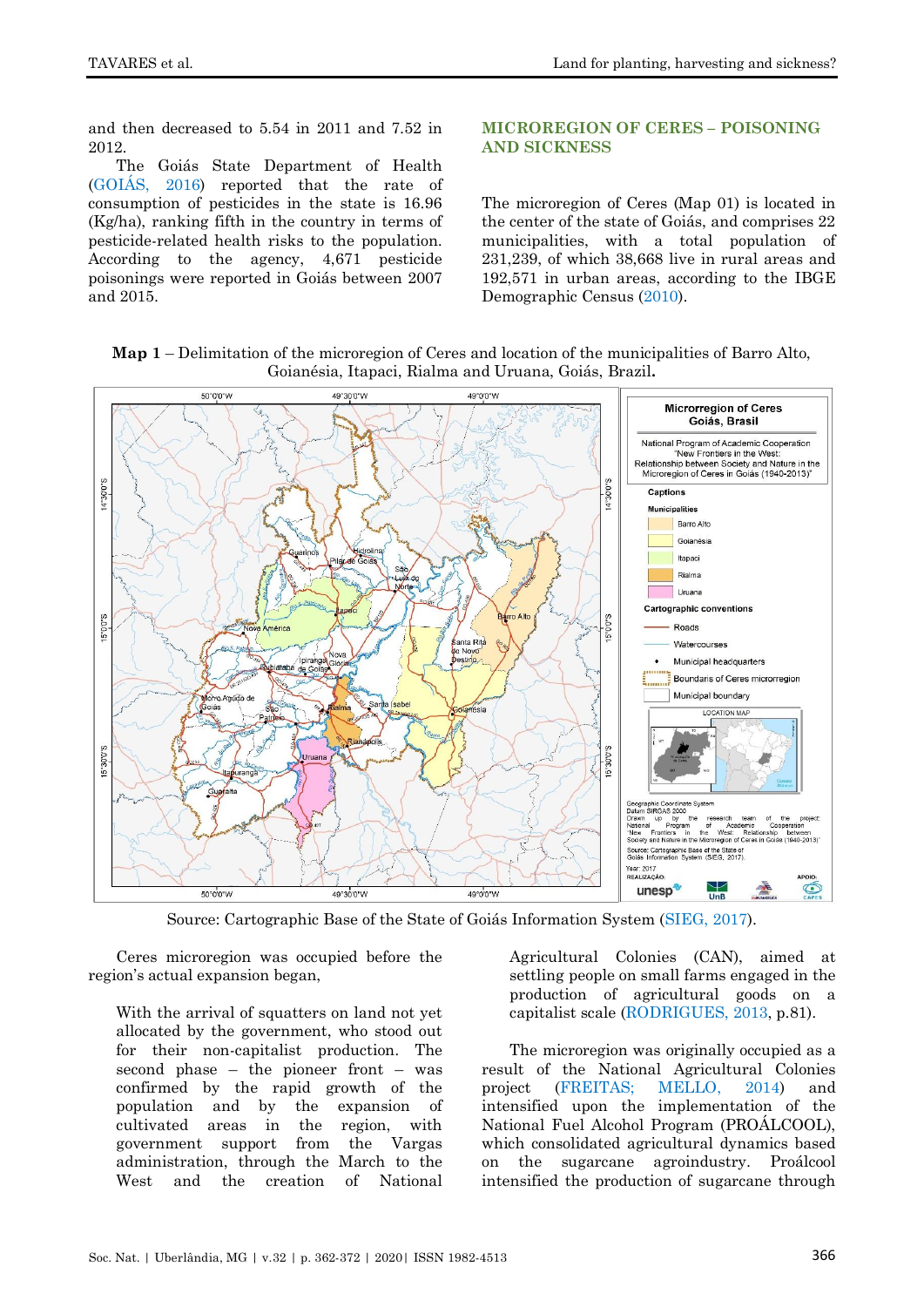taxincentives and bank loans with interest rates below the market rate for producers. This policy led to the construction of power plants in the 1970s and 1980s in the Ceres microregion. However,

The first sugar mills in the Ceres microregion date back to the 1960s and 1970s. The pioneering projects were: the Sociedade Açucareira Monteiro de Barros, in the municipality of Goianésia, in 1968, which was purchased in 1989 by the Matari Group from Pernambuco, which changed its name to Usina Goianésia; the Pite S/A sugar mill installed in Itapuranga in 1979, which operated until 1990 and was then reopened in 2007 by the Farias Group from Pernambuco, which is currently called Vale Verde Empreendimentos Agrícolas [...]. and the company Jalles Machado (in Goianésia), the Devale Group sugar mill (in Itapaci), and the Cooperativa Agroindustrial in the municipality of Rubiataba (Cooper Rubi), established in 1980, 1982 and 1984, respectively [\(FERREIRA; DEUS, 2012,](#page-8-11) p.69).

Starting in the 1960s, the establishment of the sugar mills reorganized the agricultural landscape of the Ceres microregion. Table 01 presents data on land cover and use between 1975 and 2013.

**Table 01**. Land cover and use in the microregion of Ceres, Goiás.

| Area/Year                                                                                                                                                                          | 1975           | 1985   | 1995   | 2013   |  |
|------------------------------------------------------------------------------------------------------------------------------------------------------------------------------------|----------------|--------|--------|--------|--|
| Classes                                                                                                                                                                            | $\binom{0}{0}$ |        |        |        |  |
| Dense                                                                                                                                                                              | 54.08          | 26.66  | 26,25  | 25,02  |  |
| Cerrado                                                                                                                                                                            |                |        |        |        |  |
| Low grassy                                                                                                                                                                         | 39.90          | 33.63  | 29.03  | 27.03  |  |
| groundcover                                                                                                                                                                        |                |        |        |        |  |
| Drainage                                                                                                                                                                           | 0.89           | 0.45   | 0.52   | 0.78   |  |
| Pastureland                                                                                                                                                                        | 5.06           | 35.34  | 27.28  | 24.32  |  |
| Farmland                                                                                                                                                                           | 0.0            | 1.78   | 16.51  | 21.95  |  |
| Irrigated                                                                                                                                                                          | 0.00           | 0.00   | 0.22   | 0.47   |  |
| farmland                                                                                                                                                                           |                |        |        |        |  |
| Urban area                                                                                                                                                                         | 0.08           | 0.15   | 0.20   | 0.43   |  |
| Total                                                                                                                                                                              | 100.00         | 100.00 | 100.00 | 100.00 |  |
| $\sim$<br>$\mathbf{D}$ $\mathbf{A}$ $\mathbf{D}$ $\mathbf{A}$ $\mathbf{I}$ $\mathbf{I}$ $\mathbf{I}$ $\mathbf{A}$ $\mathbf{A}$ $\mathbf{A}$ $\mathbf{A}$ $\mathbf{A}$ $\mathbf{A}$ |                |        |        |        |  |

Source[: BARBALHO,](#page-8-12) 2018.

According to Barbalho [\(2018\)](#page-8-12), natural areas shrank while urban areas, and especially agricultural areas, expanded. According to the State of Goiás Ethanol Manufacturing Union and the State of Goiás Sugar Manufacturing Union [\(SIFAEG, 2018\)](#page-9-10), which demonstrate the advance of agribusiness, the microregion has seven sugar and alcohol mills, six of which are in operation and one has suspended its operation.

The area's natural resources have been negatively affected by agricultural expansion. In the Ceres microregion, "a large part of the forest cover has been cleared due to the expansion of the agricultural frontier, not only for agricultural occupation [and cattle ranching] but also for the expansion of urbanization" ([DUTRA SILVA;](#page-8-13) BARBALHO; [FRANCO, 2013,](#page-8-13) p. 232).

Another relevant fact about the process of occupation of the territory by agribusiness, according to SINAN [\(2018\)](#page-10-2), was the number of cases of pesticide poisoning in the microregion of Ceres, which increased by 1,930% between 2001 and 2013.

Five municipalities in the Ceres Microregion were selected for this research, namely, Barro Alto, Goianésia, Itapaci, Rialma and Uruana, because they produce sugarcane, corn and soybeans, and from 2000 to 2013, expanded the areas under cultivation of these crops. Moreover, according to Porto and Soares [\(2012\)](#page-9-1), these are the areas where pesticides are the most widely used to boost production and productivity, thereby exposing the population to health risks. These municipalities also have a high concentration of center pivot irrigation systems in their territories, except for Rialma.

It should be noted that the production of sugarcane, soy and corn in these municipalities grew between 2000 and 2013, accompanied by an expansion in farmland area and a corresponding decrease in untouched areas of the Cerrado biome, in some cases taking over areas of other crops.

In the five municipalities of this study, there was an expansion of the areas used for soybean, corn and sugarcane production, with the latter showing the most significant increase. In the Ceres microregion, the municipalities that stand out as the largest producers of sugarcane, corn and soybeans are, respectively, Goianésia, Uruana and Barro Alto. The data indicate variations in tons per hectare, but in general, there was an increase in the planted areas and in agricultural productivity in these municipalities [\(IMB, 2018\)](#page-9-3). Noteworthy was the increase in sugarcane production in all five municipalities.

Stabenow [\(2014\)](#page-10-3) states that the Ceres microregion brings to light the disparity of the production system, illustrated, on the one hand, by the paucity of municipalities with augmented revenue and improved economic and infrastructure indicators, which was the case of Goianésia and Barro Alto between 2007 and 2013 (Cf. [IMB, 2018\)](#page-9-3). On the other hand are the municipalities that were disadvantaged and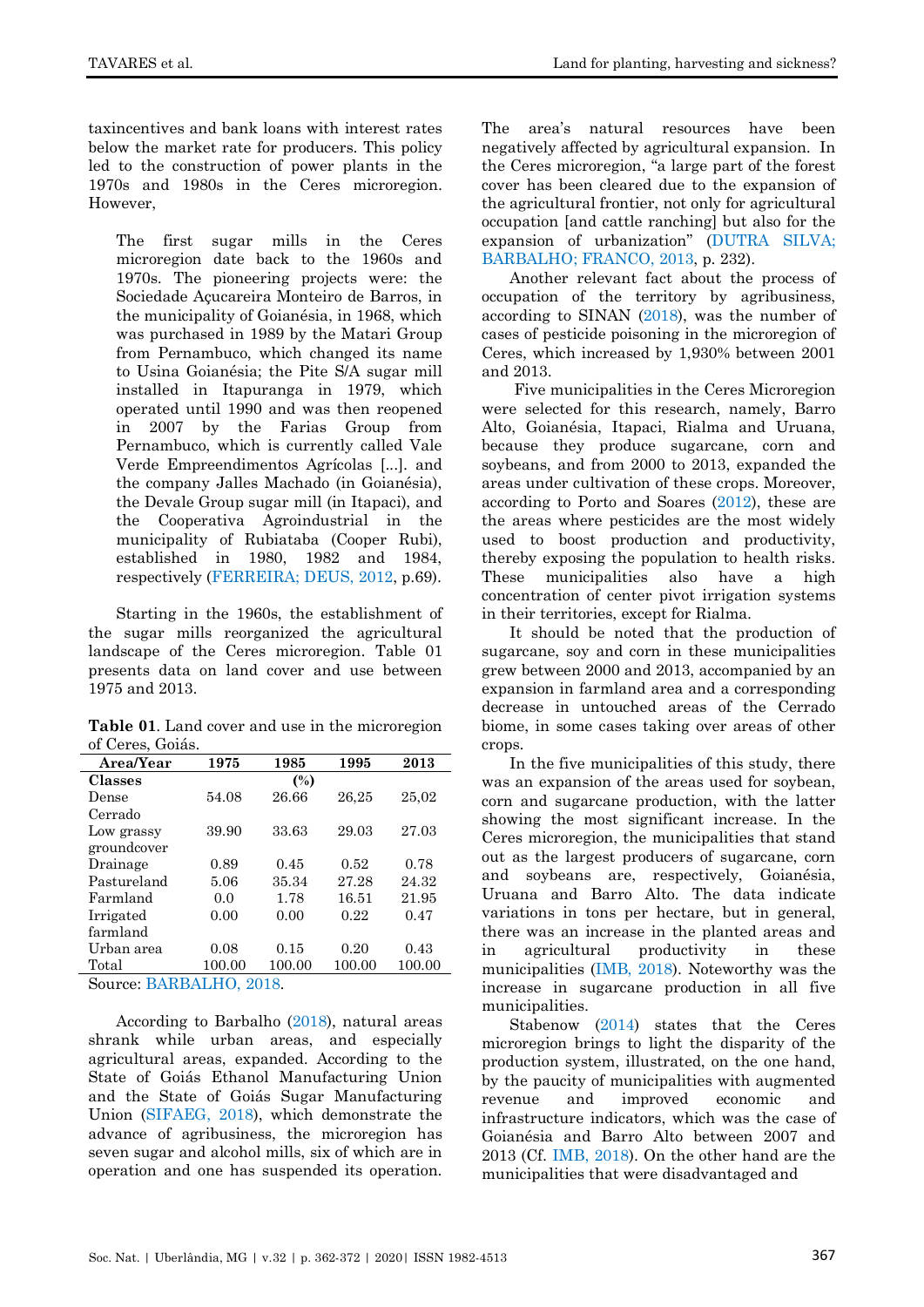That are highly dependent on public policies, have reduced agricultural activities, a significant rural exodus, stagnation of formal jobs and of the economy [...], constituting 72.73% of the municipalities in the Ceres microregion, i.e., 16 municipalities among a total of 22, which also corresponds to 70% of the area of the microregion [\(STABENOW,](#page-10-3)  [2014,](#page-10-3) p.67).

The author claims that they have become mere suppliers of sugarcane and suffer from economic stagnation and rural exodus. Among them are Uruana, Rialma and Itapaci (Cf. [IMB,](#page-9-3)  [2018\)](#page-9-3).

The statistics published in the IMB information system [\(2018\)](#page-9-3) also reveal that sugarcane production in these municipalities has caused the diversity of agricultural production and rural properties to dwindle, inhibiting other forms of agricultural crops, especially those that hold families on the land and produce food, and that the microregion has been given over to another form and function.

In general, according to IBGE census data, the population of these municipalities gradually migrated from the countryside to the city, following a national trend of migration [\(IBGE,](#page-9-11)  [1980;](#page-9-11) [1991;](#page-9-12) [2000;](#page-9-13) [2010\)](#page-9-7).

Goianésia stands out as the municipality with the highest population growth, and is the location of two large sugar mills that export sugar to countries in North America, Europe, the Middle East and Africa. According to Alves [\(2012\)](#page-7-6), the presence of other industrial and commercial establishments and institutions of higher education also attracts interregional and intraregional migration, in addition to circular and seasonal migration. Ferreira [\(2010\)](#page-8-14) states that during the harvest season there are about 4,030 workers in Goianésia and in the off-season about 2,666, which are numbers that indicate seasonal migration.

The urban population in these municipalities is larger than the rural one, and most of the population ranges in age from 20 to 69 years old. According to the Demographic Censuses [\(IBGE,](#page-9-13)  [2000;](#page-9-13) [2010\)](#page-9-7), the municipalities of Itapaci, Goianésia and Barro Alto underwent a population growth, while the population in the municipalities of Rialma and Uruana remained unchanged.

These municipalities have a high Municipal Human Development Index [\(PNUD, 2013\)](#page-9-14). But when one considers education separately, according to data from the IMB [\(2018\)](#page-9-3), most of the population has a primary education, and only 5% to 8% have a higher level of education.

Moreover, according to the 2010 Demographic Census [\(IBGE, 2010\)](#page-9-7), although most of the population lives in cities, they are employed in rural activities (cattle ranching, farming and livestock production). In fact, in terms of the economically active population working in the agricultural sector, this corresponds to 16.26% of the population of Barro Alto, 13.19% of that of Goianésia, 27.41% of Itapaci, 7.37% of Rialma, and 35.52% of Uruana.

The people living and working in these municipalities are exposed to severe health risks due to poisoning from extremely toxic pesticides used on crops to increase productivity.

In general, between 2007 and 2013, SINAN [\(2018\)](#page-10-2) registered a 295% increase in cases of poisoning (Medicines, 43%; Pesticides, 19%; Rodenticides, 13%, Others, 25%), while cases specifically of agricultural pesticide poisoning increased by 160%.

According to the Núcleo de Vigilância Epidemiológica do Vale de São Patrício (NVEVSP, 2018), the main pesticides responsible for poisoning are herbicides (Glyphosate, Volcane, Integrity and Tordon) and insecticides (Barrage, Furadan, Lannate, Confidor, Baygon, and Diazitop). The Goiás State Department of Health reports the occurrence of 2 to 20 cases of pesticide poisoning per year in the municipalities of Goianésia, Uruana, Rialma and Itapaci, while the number reported in the municipality of Barro Alto exceeds 20 cases.

These municipalities also reported an increase in death due to cancer, with emphasis on the municipality of Goianésia, where the number increased by 156.5% between 2000 and 2013. In 2000, Rialma reported an increase of 171% and Uruana and increase of 180% of cancer-related deaths. Such deaths increased 100% in Itapaci and Barro Alto [\(SIM, 2018;](#page-10-4) [SINAN, 2018\)](#page-10-2).

The SIM [\(2018\)](#page-10-4) reported an annual increase in the number of cancer deaths in these municipalities, with a higher number of deaths among semi-illiterate males, browns and blacks [\(SIM, 2018\)](#page-10-4). According to SINAN [\(2018\)](#page-10-2), the most recurrent types of cancer that led to death were: malignant neoplasm of eye, brain and other parts of the central nervous system; of hematopoietic, lymphatic and correlated tissues; of respiratory system and intrathoracic organs, of male genital organ, and of digestive organs. A higher incidence of the last three types of neoplasm were reported in the abovementioned municipalities.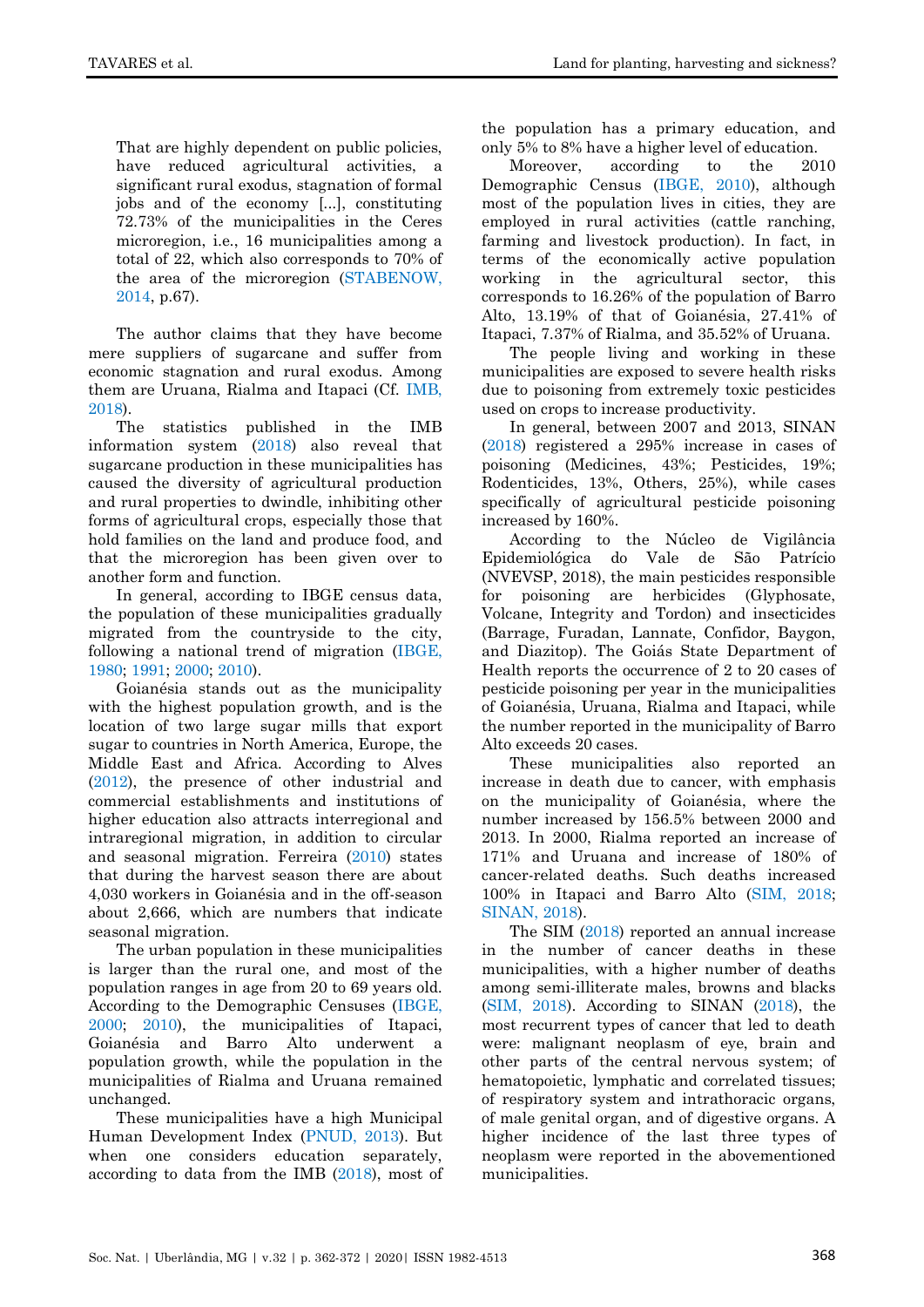Among females, higher death rates due to malignant neoplasm were recorded at the ages of 40 to 49 and 50 to 59 years, brown or black. The three main causes of death, according to information provided by the SIM, were malignant neoplasms of digestive organs; respiratory and intrathoracic organs, and female genital organs [\(SIM, 2018\)](#page-10-4).

Other relevant data contained in the records of SINAN [\(2018\)](#page-10-2) have to do with the increase in cases of congenital malformation, i.e., birth defects of any organ or set of organs that impose a structural morphological anomaly at birth due to a genetic, environmental or mixed cause. Among live births between 2000 and 2013, the most frequently reported congenital malformations were: a) nervous system; b) cleft lip and palate; c) feet, and d) congenital musculoskeletal deformities, the latter two reported more frequently. SINAN [\(2018\)](#page-10-2) reported that cases of congenital malformations increased by 7.60% in the municipality of Barro Alto, by 5.96% in Goianésia, 1.93% in Itapaci, 5.39% in Rialma and by 5.33% in Uruana from 2000 to 2013 [\(SINAN, 2018\)](#page-10-2).

#### **FINAL CONSIDERATIONS**

Today, the state of Goiás is consolidating its position as one of the country's main producers of food grains and sugarcane, with agro-industrial enterprises operating in its various microregions. Starting in the 1960s, the economy of the microregion of Ceres has focused on increasing agricultural production, especially sugarcane, with the establishment of the first sugar mills.

The territorial configuration of the Ceres microregion has gradually been altered in response to economic demands. The consequences thereof have materialized in the form of unequal urban expansion, loss of biodiversity, social inequalities, and as evidenced by the data, sickening of the population manifested through cancer and congenital malformations. The latter have occurred handin-hand with the increasing use of pesticides, aimed at boosting the agricultural productivity of sugarcane, corn and soybeans.

An analysis of the interface between agribusiness, agricultural chemicals and disease leads to the proposal of an agenda for interdisciplinary and interinstitutional discussion about land use in the state of Goiás and severe health problems in its population. These health problems are linked to the transformations and forms of land use in the territory, since it is clear that, directly or indirectly, the processes involved in agricultural crop production in the region are closely associated with human health and a variety of diseases, including acute or severe pesticide poisoning.

## **ACKNOWLEDGMENTS**

This work was carried out with support from the Brazilian research funding agency CAPES (Federal Agency for the Support and Improvement of Higher Education) under the auspices of the National Program of Academic Cooperation (PROCAD/CAPES – Process No. 2980/2014).

# **REFERENCES**

- <span id="page-7-0"></span>ABREU, P. H. B. de; ALONZO, H. G. A. O agricultor familiar e o uso (in) seguro de agrotóxicos no município de Lavras/MG. **Revista Brasileira Saúde Ocupacional,** v.41, p.1-12, 2016. <https://doi.org/10.1590/2317-6369000130015>
- <span id="page-7-2"></span>ACQUAVELLA, J. et al. Cancer among farmers: a meta-analysis. **Annals of Epidemiology**, v. 8, p. 64-74, 1998. [https://doi.org/10.1016/S1047-2797\(97\)00120-](https://doi.org/10.1016/S1047-2797(97)00120-8) [8](https://doi.org/10.1016/S1047-2797(97)00120-8)
- <span id="page-7-5"></span>AGRODEFESA. Agência Goiana de Defesa Agropecuária. **Agrotóxicos**. Available in: [<http://www.agrodefesa.go.gov.br/post/ver/186](http://www.agrodefesa.go.gov.br/post/ver/186586/agrotoxicos) [586/agrotoxicos>](http://www.agrodefesa.go.gov.br/post/ver/186586/agrotoxicos). Accessed: February 03, 2018.
- <span id="page-7-3"></span>ALAVANJA, M. C. et al. Use of Agricultural Pesticides and Prostate Cancer Risk in the Agricultural Health Study Cohort. **American Journal of Epidemiology**, v. 157, p. 800- 814, 2003.<https://doi.org/10.1093/aje/kwg040>
- <span id="page-7-4"></span>ALAVANJA, M. C. et al. Pesticides and lung cancer risk in the agricultural health study cohort. American **Journal of Epidemiology**, v. 160, p. 876-85, 2004. <https://doi.org/10.1093/aje/kwh290>
- <span id="page-7-1"></span>ALBUQUERQUE, P.C. C. de et al. . Sistemas de informação em saúde e as intoxicações por agrotóxicos em Pernambuco. **Revista. Brasileira Epidemiologia,** v. 18, p. 666- 678, 2015. [https://doi.org/10.1590/1980-](https://doi.org/10.1590/1980-5497201500030012) [5497201500030012](https://doi.org/10.1590/1980-5497201500030012)

<span id="page-7-6"></span>ALVES, G. L. F. **Expansão canavieira e seus**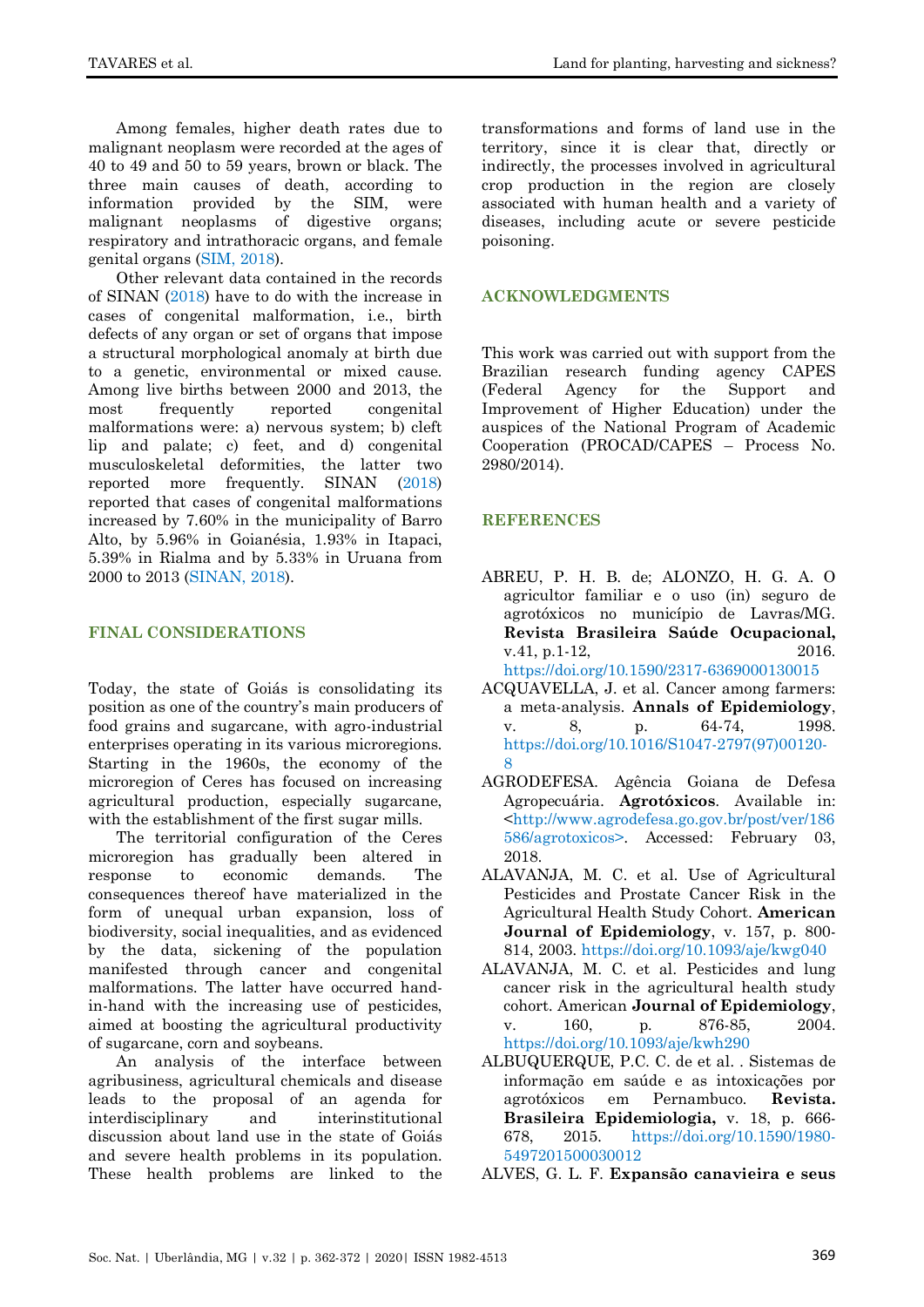**efeitos na violência em Goianésia**, 2012. 189 f. Thesis (MasterDegree in Agronomy). Universidade Federal de Goiás, Goiânia, 2012.

- <span id="page-8-12"></span>BARBALHO, M. G. **Relatório de Pósdoutoramento**. Brasília: UnB, 2018, 65p.
- <span id="page-8-7"></span>BOMBARDI. L. M. Atlas: Geografia do Uso de Agrotóxicos no Brasil e na Europa. Available in:

[<https://www.larissabombardi.blog.br/atlas20](https://www.larissabombardi.blog.br/atlas2017) [17>](https://www.larissabombardi.blog.br/atlas2017) Acessed: November 20, 2017.

- BRASIL Ministério da Saúde. **Protocolo de Atenção à Saúde dos Trabalhadores Expostos a agro**tóxicos, 2013. Available in: <http://bvsms.saude.gov.br/bvs/publicacoes/pr otocolo\_atencao\_saude\_trab\_exp\_agrotoxicos. pdf> Acessed: December 09, 2017.
- <span id="page-8-1"></span>BRASIL. Ministério da Saúde. **Relatório Vigilância em Saúde de Populações Expostas a Agrotóxicos no Estado de Goiás.** 2016. Available in: [<http://portalarquivos2.saude.gov.br/images/p](http://portalarquivos2.saude.gov.br/images/pdf/2015/julho/08/Relat--rio-Goi--s.pdf) [df/2015/julho/08/Relat--rio-Goi--s.pdf>](http://portalarquivos2.saude.gov.br/images/pdf/2015/julho/08/Relat--rio-Goi--s.pdf). Acessed: January 01, 2018
- <span id="page-8-8"></span>BRASIL. Ministério da Saúde Sistema Nacional de Informações Tóxico-Farmacológicas **Casos registrados de intoxicação humana e envenenamento**: região Centro Oeste. 2017. Available in: [<http://www.fiocruz.br/sinitox.](http://www.fiocruz.br/sinitox)>. Acessed: June 20, 2017
- <span id="page-8-0"></span>CARNEIRO, F. F. et al. **Dossiê**: Um alerta sobre os impactos dos agrotóxicos na saúde. Rio de Janeiro: EPSJV; São Paulo: Expressão Popular, 2015.
- <span id="page-8-5"></span>CASTILHO, D. **A dinâmica socioespacial de Ceres e Rialma-GO no âmbito da modernização de Goiás**: território em movimento, paisagens em transição, 2007. 198 f. Thesis (Doctorate Degree in Geography) - Universidade Federal de Goiás, Goiânia, 2007.
- <span id="page-8-2"></span>CORCINO, C. O. et al. Avaliação do efeito do uso de agrotóxicos sobre a saúde de trabalhadores rurais da fruticultura irrigada. **Ciência Saúde Coletiva**, v. 24, p.38-51, 2019. https://doi.org/10.1590/1413- 81232018248.14422017
- DAYRELL, E. G. **Colônia Agrícola Nacional de Goiás**: análise de uma política de colonização. 1974. 243f. Thesis (Master Degree in History) – Universidade Federal de Goiás, Goiânia, 1974.
- <span id="page-8-3"></span>DOULL, J.; LEVIEN, R. S. Global estimates of acute pesticide morbidity and mortality. **Reviews of Environmental Contamination and Toxicology**, v. 129, p.29-44, 1993.

[https://doi.org/10.1007/978-1-4684-7106-9\\_3](https://doi.org/10.1007/978-1-4684-7106-9_3)

- <span id="page-8-13"></span>DUTRA SILVA, S.D; BARBALHO, M.G.; FRANCO, J.L. A Expansão sucroalcooleira e a devastação ambiental nas matas de São Patrício, Microrregião de Ceres, Goiás. **História**, **histórias,** v. 01, p. 230-247, 2013. <https://doi.org/10.26512/hh.v1i2.10735>
- <span id="page-8-4"></span>EATON, D. L.et al Review of the Toxicology of Chlorpyrifos with an Emphasis on Human Exposure and Neurodevelopment. Critical **Reviews in Toxicology**, v.2, p.118-125, 2008.

<https://doi.org/10.1080/10408440802272158>

- <span id="page-8-6"></span>ESTEVAM, L. **O tempo da transformação**: estrutura e dinâmica na formação econômica de Goiás. 1997. 245f. Thesis (Doctorate Degree in Geography) Universidade Estadual de Campinas, Campinas, 1997.
- <span id="page-8-10"></span>FREITAS, W. A. de; MELLO, M. de. A Colônia Agrícola Nacional de Goiás e a redefinição nos usos do território**. Sociedade & Natureza.** v. 26, p. 471-482, 2014. [https://doi.org/10.1590/1982-451320140306.](https://doi.org/10.1590/1982-451320140306)
- <span id="page-8-14"></span>FERREIRA, L. C. G. **A evolução do setor sucroalcooleiro na microrregião Ceres (GO**): dinâmica espacial e impactos socioeconômicos. 2010. 212 f. Thesis (Master's in Geography) – Universidade Federal de Goiás, Goiânia, 2010.
- <span id="page-8-11"></span>FERREIRA, L. C. G.; DEUS, J. B. de. O uso do território e as redes na microrregião de Ceres (GO): o caso das agroindústrias sucroalcooleiras. **Boletim Goiano de Geografia**, v. 30, p.67-80, 2012, <https://doi.org/10.5216/bgg.v30i2.13795>
- <span id="page-8-9"></span>GOIÁS. Secretaria de Saúde do Estado de Goiás. **Uso de agrotóxicos na RS Central.** Notificação de intoxicações por agrotóxicos em Goiás. 2016. Available in: [<http://www.sgc.goias.gov.br/upload/arquivos/2](http://www.sgc.goias.gov.br/upload/arquivos/2016-06/uso-de-agrotoxicos-na-rs-central.pdf) [016-06/uso-de-agrotoxicos-na-rs-central.pdf>](http://www.sgc.goias.gov.br/upload/arquivos/2016-06/uso-de-agrotoxicos-na-rs-central.pdf). Acessed: March 02, 2018.
- HRW Human Rights Watch. ―**Você não quer mais respirar veneno**‖ as falhas do Brasil na proteção das comunidades rurais expostas à dispersão de agrotóxicos, 2018. Available in: [<https://www.hrw.org/pt/report/2018/07/20/32](https://www.hrw.org/pt/report/2018/07/20/320417) [0417>](https://www.hrw.org/pt/report/2018/07/20/320417) Acessed: July 28, 2018.
- IBGE Instituto Brasileira de Geografia e Estatística. **Censo Agropecuário**. 1970. Available in: [<https://biblioteca.ibge.gov.br/visualizacao/per](https://biblioteca.ibge.gov.br/visualizacao/periodicos/45/ca_1970_v3_t23_go.pdf) [iodicos/45/ca\\_1970\\_v3\\_t23\\_go.pdf>](https://biblioteca.ibge.gov.br/visualizacao/periodicos/45/ca_1970_v3_t23_go.pdf) Acessed: October 03, 2018.
	- \_\_\_\_\_\_\_. **Censo Agropecuário**. 1985. Available in:

[<https://biblioteca.ibge.gov.br/visualizacao/per](https://biblioteca.ibge.gov.br/visualizacao/periodicos/47/ca_1985_n27_go.pdf)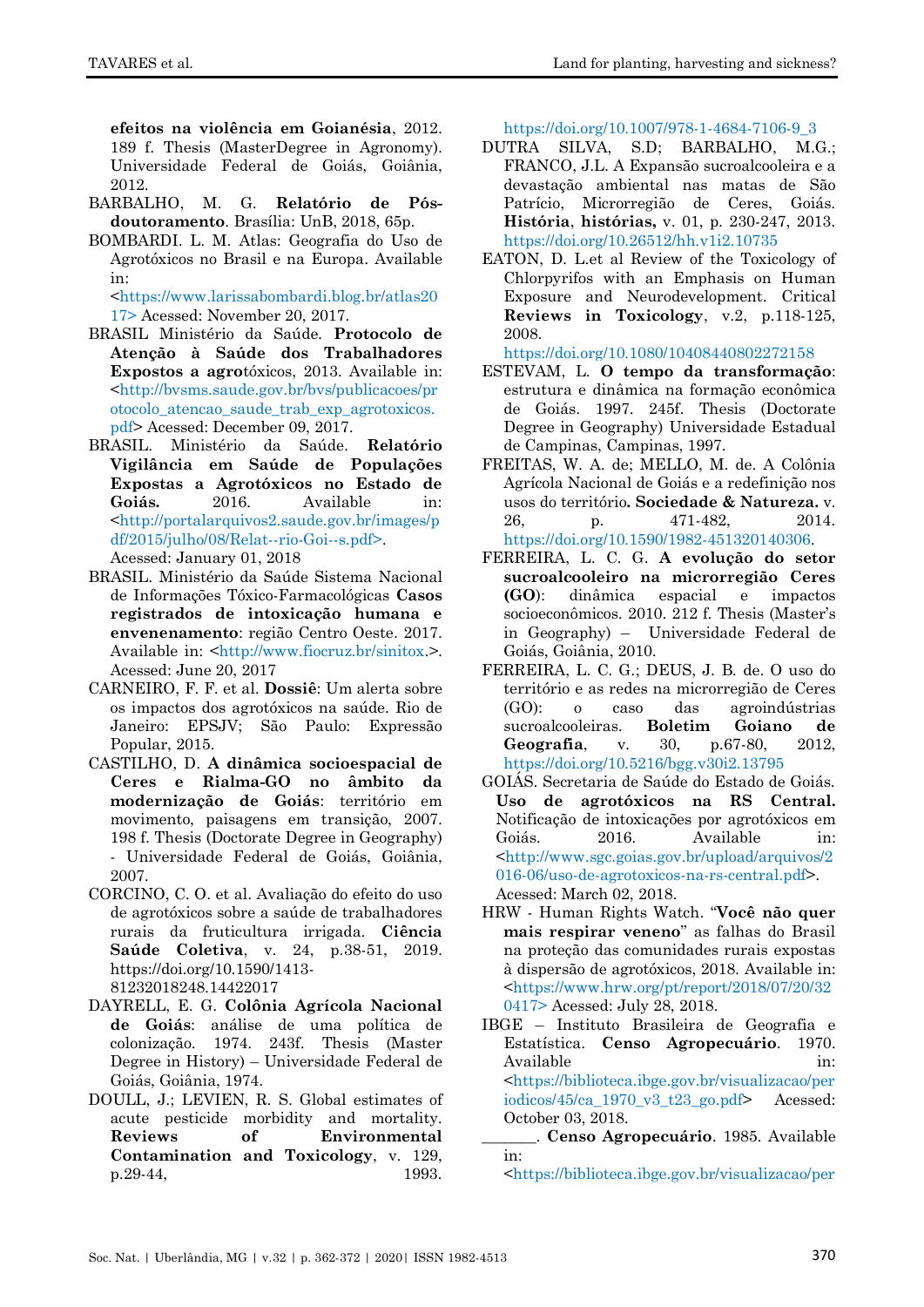iodicos/47/ca  $1985$  n27 go.pdf>. Acessed: October 03, 2018.

\_\_\_\_\_\_\_. **Censo Agropecuário**. 1996. Available in:

[<https://biblioteca.ibge.gov.br/visualizacao/per](https://biblioteca.ibge.gov.br/visualizacao/periodicos/48/agro_1995_1996_n25_go.pdf) [iodicos/48/agro\\_1995\\_1996\\_n25\\_go.pdf>](https://biblioteca.ibge.gov.br/visualizacao/periodicos/48/agro_1995_1996_n25_go.pdf). Acessed: October 03, 2018.

<span id="page-9-11"></span>\_\_\_\_\_\_\_. **Censo Demográfico**. 1980. Available in:

[<https://biblioteca.ibge.gov.br/visualizacao/per](https://biblioteca.ibge.gov.br/visualizacao/periodicos/72/cd_1980_v1_t4_n25_go.pdf) iodicos/72/cd 1980 v1 t4  $n25$  go.pdf> Acessed: October 03, 2018.

<span id="page-9-12"></span>\_\_\_\_\_\_\_. **Censo Demográfico**. 1991. Available in:

[<https://biblioteca.ibge.gov.br/visualizacao/per](https://biblioteca.ibge.gov.br/visualizacao/periodicos/82/cd_1991_n27_caracteristicas_populacao_domicilios_go.pdf) [iodicos/82/cd\\_1991\\_n27\\_caracteristicas\\_popul](https://biblioteca.ibge.gov.br/visualizacao/periodicos/82/cd_1991_n27_caracteristicas_populacao_domicilios_go.pdf) [acao\\_domicilios\\_go.pdf](https://biblioteca.ibge.gov.br/visualizacao/periodicos/82/cd_1991_n27_caracteristicas_populacao_domicilios_go.pdf) >. Acessed: October 03, 2018.

\_\_\_\_\_\_\_.**Censo Demográfico**. 2000. Available in:

[<https://biblioteca.ibge.gov.br/visualizacao/per](https://biblioteca.ibge.gov.br/visualizacao/periodicos/83/cd_2000_caracteristicas_populacao_amostra.pdf) [iodicos/83/cd\\_2000\\_caracteristicas\\_populacao\\_](https://biblioteca.ibge.gov.br/visualizacao/periodicos/83/cd_2000_caracteristicas_populacao_amostra.pdf) [amostra.pdf>](https://biblioteca.ibge.gov.br/visualizacao/periodicos/83/cd_2000_caracteristicas_populacao_amostra.pdf). Accessed October 03, 2018.

<span id="page-9-7"></span>\_\_\_\_\_\_\_.**Censo Demográfico.**, 2010. Available in:

[<https://censo2010.ibge.gov.br/resultados.htm](https://censo2010.ibge.gov.br/resultados.html) [l>](https://censo2010.ibge.gov.br/resultados.html). Accessed: October 03, 2018.

<span id="page-9-3"></span>IMB - Instituto Mauro Borges. **Dados sobre Goiás**. 2018. Available in: [<http://www.imb.go.gov.br/index.php?option=](http://www.imb.go.gov.br/index.php?option=com_content&view=category&layout=blog&id=19&Itemid=151) [com\\_content&view=category&layout=blog&id](http://www.imb.go.gov.br/index.php?option=com_content&view=category&layout=blog&id=19&Itemid=151) [=19&Itemid=151>](http://www.imb.go.gov.br/index.php?option=com_content&view=category&layout=blog&id=19&Itemid=151). Accessed: January 18, 2018.

<span id="page-9-6"></span>\_\_\_\_\_\_. Conjuntura Econômica Goiana. **Boletim Trimestral SEGPLAN,** n. 24, p.1-102, 2013. Available in: [<http://wwwold.imb.go.gov.br/down/conjuntur](http://wwwold.imb.go.gov.br/down/conjuntura24.pdf)

[a24.pdf>](http://wwwold.imb.go.gov.br/down/conjuntura24.pdf). Accessed: March 20, 2018.

- <span id="page-9-5"></span>INOCÊNCIO, M. E. CALAÇA, M. Cerrado: fronteira da produção capitalista do século XX. In: ENCONTRO NACIONAL DE GEOGRAFIA AGRARIA, 19.,2009, São Paulo, **Anais**[…] São Paulo: USP, p. 1- 16.
- INOCÊNCIO, M. E. **O PROCEDER**: as tramas do poder na territorialização do capital no Cerrado. 2010. 271f Thesis ( Doctorate in Geography)- Universidade Federal de Goiás, Goiânia, 2010.
- <span id="page-9-0"></span>JOBIM, P. F. C. et al . Existe uma associação entre mortalidade por câncer e uso de agrotóxicos?: Uma contribuição ao debate. **Ciência Saúde Coletiva**, v. 15, p. 277-288, 2010.

[https://doi.org/10.1590/S1413-](https://doi.org/10.1590/S1413-81232010000100033) [81232010000100033](https://doi.org/10.1590/S1413-81232010000100033)

<span id="page-9-4"></span>LEVINE, R.S.; DOULL, J. Global estimates of acute pesticide morbidity and mortality.

**Environ Contm Toxicol**, v. 129, p. 29-50, 1992. [https://doi.org/10.1007/978-1-4684-7106-](https://doi.org/10.1007/978-1-4684-7106-9_3) [9\\_3](https://doi.org/10.1007/978-1-4684-7106-9_3)

- <span id="page-9-2"></span>MATOS, P. F. de. Agronegócio no sudeste goiano e as disputas pelo uso do território. **ACTA Geográfica**, v.4, p.153-165, 2013 <https://doi.org/10.5654/actageo2013.0003.0008>
- \_\_\_\_\_\_\_**As tramas do agronegócio nas "terras" do Sudeste Goiano.** 2011. 357f. Thesis (Doctorate Degree in Geography)- Universidade Federal de Uberlândia, Uberlândia, 2011.
- NVEVSP Núcleo de Vigilância Epidemiológica do Vale de São Patrício. 2018. Available in: [<https://www.saude.go.gov.br/vigilancia-em](https://www.saude.go.gov.br/vigilancia-em-saude/vigilancia-epidemiologica)[saude/vigilancia-epidemiologica>](https://www.saude.go.gov.br/vigilancia-em-saude/vigilancia-epidemiologica) Accessed: September 06, 2018.
- <span id="page-9-14"></span><span id="page-9-13"></span>PNUD – Programa das Nações Unidas para o Desenvolvimento. **Atlas do Desenvolvimento Humano**. 2013. Available in: [<http://atlasbrasil.org.br/2013/>](http://atlasbrasil.org.br/2013/) Accessed: August10, 2017.
- <span id="page-9-1"></span>PORTO, M.F.; SOARES, W.L. Modelo de desenvolvimento, agrotóxicos e saúde: um panorama da realidade agrícola brasileira e propostas para uma agenda de pesquisa inovadora. **Revista Brasileira Saúde Ocupacional**, v. 37, p.17-31, 2012. [https://doi.org/10.1590/S0303-](https://doi.org/10.1590/S0303-76572012000100004) [76572012000100004](https://doi.org/10.1590/S0303-76572012000100004)
- <span id="page-9-9"></span>RODRIGUES, D. M. T. **Sustentabilidade do setor sucroalcooleiro na Microrregião de Ceres – GO**. 2008. 281f. Thesis ( Doctorate Degree in Environmental Sciences)- Universidade Federal de Goiás, Goiânia, 2013.
- <span id="page-9-8"></span>SIEG. Sistema Estadual de Geoinformação. **Base Cartográfica do Sistema de Informação do Estado de Goiás**. Available in:

[<http://www.sieg.go.gov.br/siegmapas/mapa.ph](http://www.sieg.go.gov.br/siegmapas/mapa.php) [p>](http://www.sieg.go.gov.br/siegmapas/mapa.php). Accessed: December 20, 2017.

- <span id="page-9-10"></span>SIFAEG. Sindicato da Indústria de Fabricação de Etanol do Estado de Goiás. **Cana de Açúcar**. Available in: [<http://www.sifaeg.com.br/cana-de-acucar/>](http://www.sifaeg.com.br/cana-de-acucar/) Accessed: October 20, 2018.
- SILVA, J. M. da et al. Agrotóxico e trabalho: uma combinação perigosa para a saúde do trabalhador rural. **Ciência Saúde Coletiva**, v. 10, p. 891-903, 2005. [http://dx.doi.org/10.1590/S1413-](http://dx.doi.org/10.1590/S1413-8123200500040001) [8123200500040001](http://dx.doi.org/10.1590/S1413-8123200500040001)
- SILVEIRA, M. R. da. **A dinâmica do agronegócio no estado de Goiás e a centralidade do município de Rio Verde**. 2016 Thesis (Doctorate Degree in Geography)